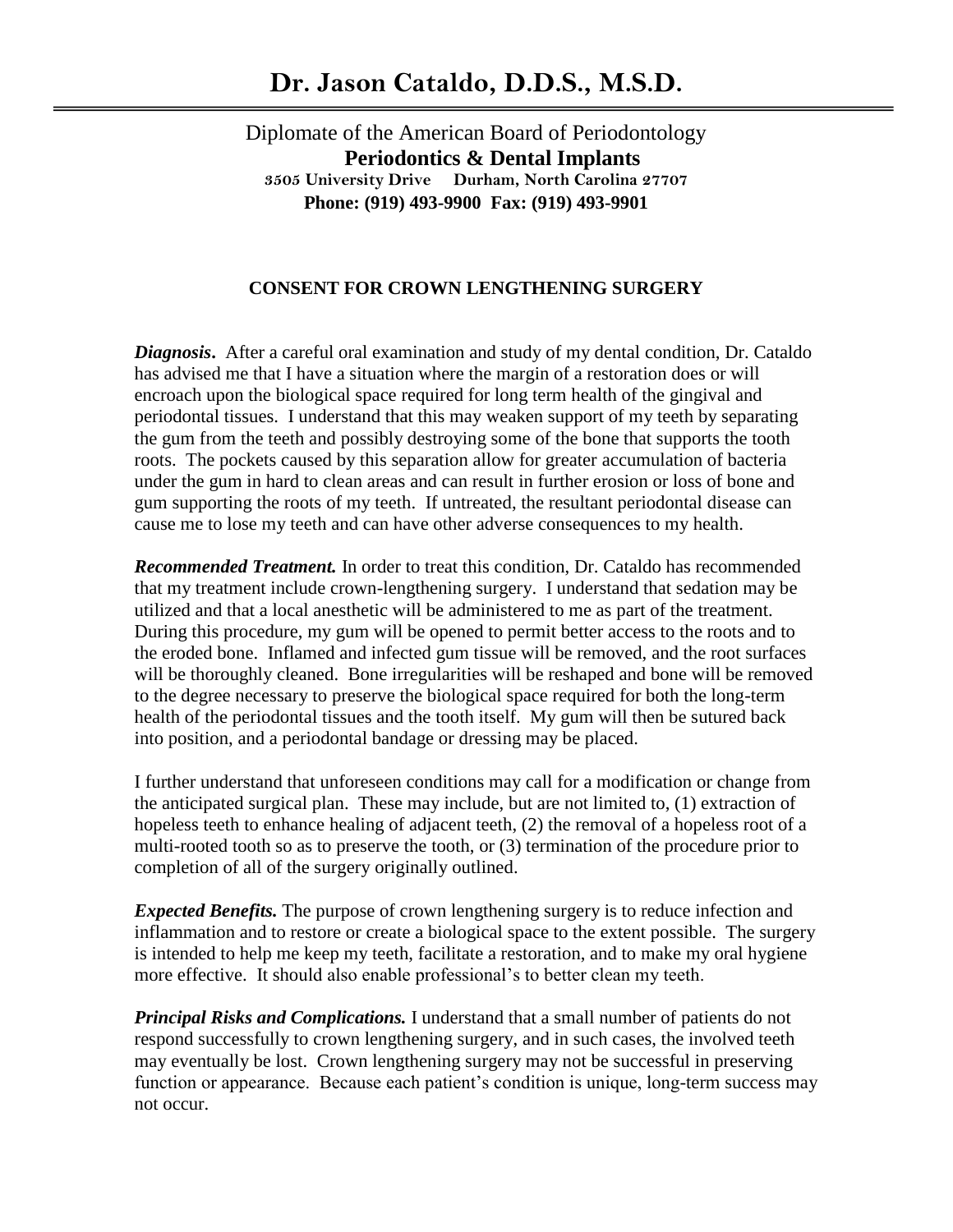I understand that complications may result from the crown lengthening surgery, drugs, or anesthetics. These complications include, but are not limited to post-surgical infection, bleeding, swelling and pain, facial discoloration, transient but on occasion permanent numbness of the jaw, lip, tongue, teeth, chin or gum, jaw joint injuries or associated muscle spasm, transient but on occasion permanent increased tooth looseness, tooth sensitivity to hot, cold, sweet or acidic foods, shrinkage of the gum upon healing resulting in elongation of some teeth and greater spaces between some teeth, cracking or bruising of the corners of the mouth, restricted ability to open the mouth for several days or weeks, impact on speech, allergic reactions, and accidental swallowing of foreign matter. The exact duration of any complications cannot be determined, and they may be irreversible.

There is no method that will accurately predict or evaluate how my gum and bone will heal. I understand that there may be a need for a second procedure if the initial results are not satisfactory. In addition, the success of periodontal procedures can be affected by medical conditions, dietary and nutritional problems, smoking, alcohol consumption, clenching and grinding of teeth, inadequate oral hygiene, and medications that I may be taking. To my knowledge, I have reported to Dr. Cataldo any prior drug reactions, allergies, diseases, symptoms, habits, or conditions, which might in any way relate to this surgical procedure. I understand that my diligence in providing the personal daily care recommended by my Dr. Cataldo and taking all medications as prescribed are important to the ultimate success of the procedure.

*Alternatives To Suggested Treatment.* I understand that alternatives to periodontal surgery include: no treatment – with the expectation of possible advancement of my condition which may result in premature loss of teeth; extraction of teeth involved with periodontal disease; and non-surgical scraping of tooth roots and lining of the gum (scaling and root planning), with or without medication, in an attempt further to reduce bacteria and tarter under the gum line – with the expectation that this may not fully eliminate deep bacteria and tartar, may not reduce gum pockets, will require more frequent professional care and time commitment, and may not arrest the worsening of my condition and the premature loss of teeth.

*Necessary Follow-up Care and Self-Care.* I understand that it is important for me to continue to see my regular dentist. Existing restorative dentistry can be an important factor in the success of failure of periodontal therapy. From time to time, Dr. Cataldo may make recommendations for the placement of restorations, the replacement or modification of existing restorations, the joining together of two or more of my teeth, the extraction of one or more teeth, the performance of root canal therapy, or the movement of one, several, or all of my teeth. I understand that the failure to follow such recommendations could lead to ill effects, which would become my sole responsibility.

I recognize that natural teeth and their artificial replacements should be maintained daily in a clean hygiene manner. I will need to come for appointments following my surgery so that my healing may be monitored and so that Dr. Cataldo can evaluate and report on the outcome of surgery upon completion of healing. Smoking or alcohol intake may adversely affect gum healing and may limit the successful outcome of my surgery. I know that it is important (1) to abide by the specific prescriptions and instructions given by Dr. Cataldo and (2) to see Dr. Cataldo and my dentist for periodic examination and preventive treatment. Maintenance also may include adjustment of prosthetic appliances.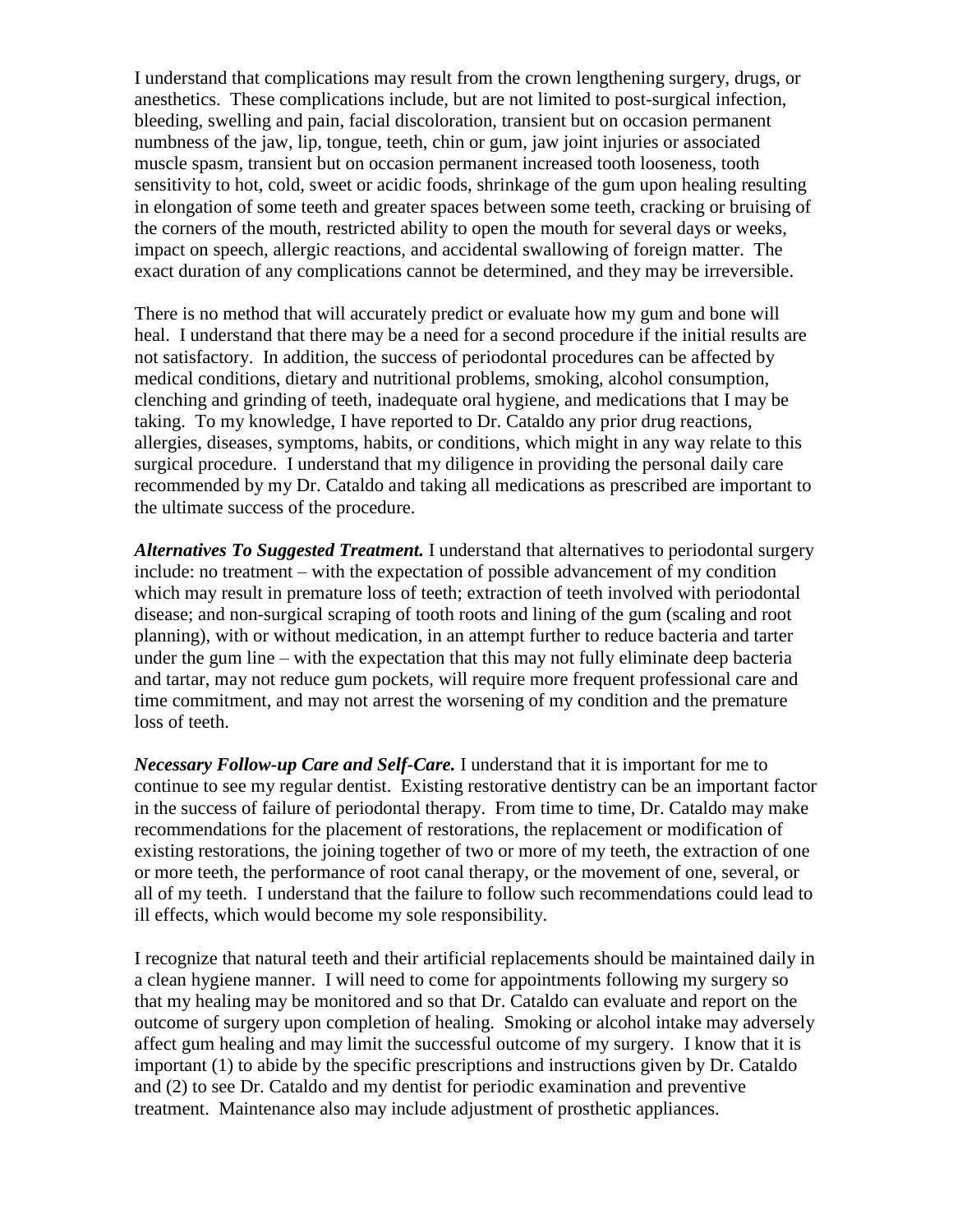*No Warranty Or Guarantee.* I hereby acknowledge that no guarantee, warranty or assurance has been given to me that the proposed treatment will be successful. In most cases, the treatment should provide benefit in reducing the cause of my condition and should produce healing, which will help me keep my teeth. Due to individual patient differences, however, Dr. Cataldo cannot predict certainty of success. There is a risk of failure, relapse, additional treatment, or even worsening of my present condition, including the possible loss of certain teeth, despite the best care.

*Publication Of Records.* I authorize photos, slides, x-rays or any other viewings of my care and treatment during or after its completion to be used for the advancement of dentistry and reimbursement purposes. My identity will not be revealed to the public, however, without my permission.